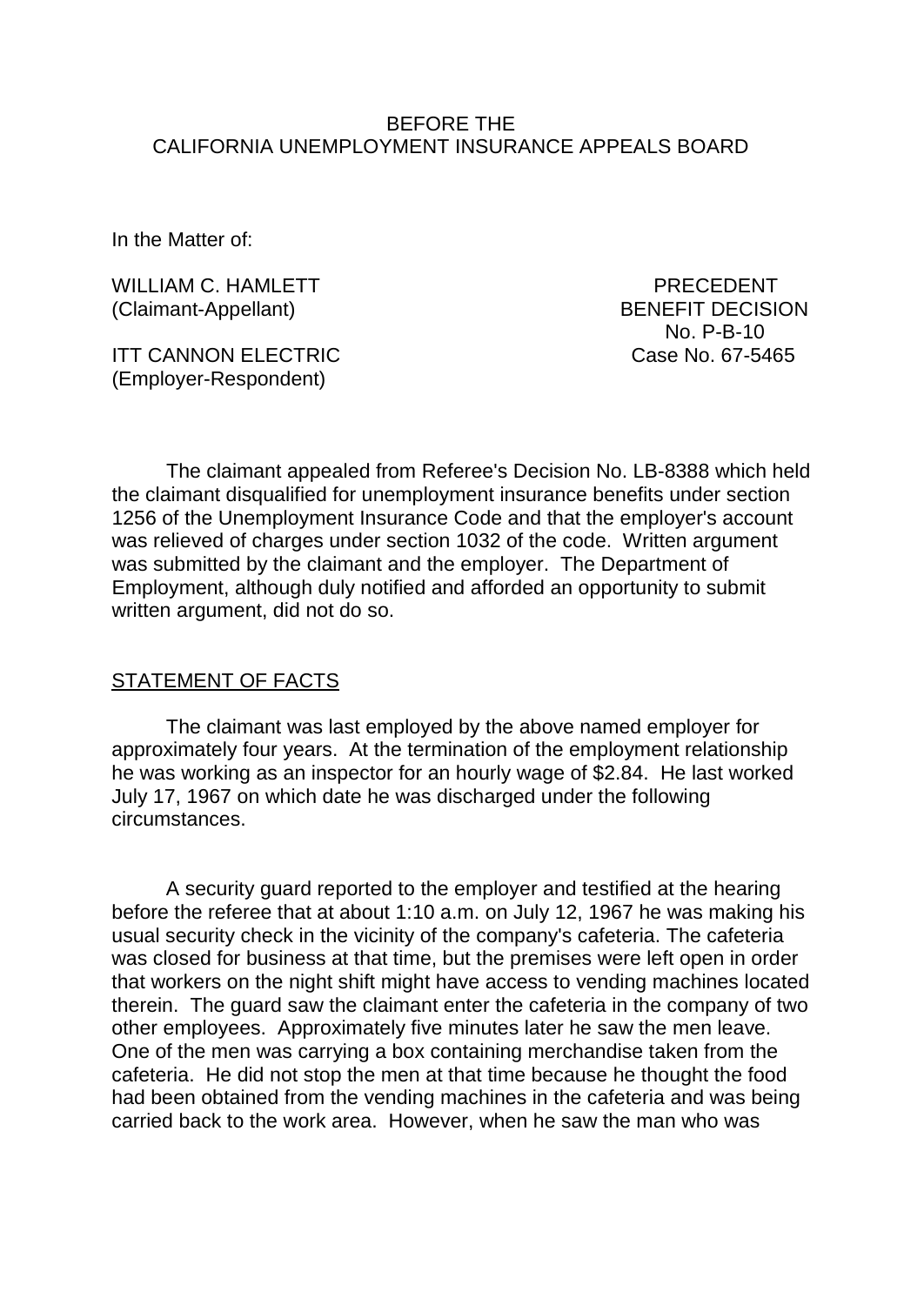#### P-B-10

carrying the merchandise walk towards the parking lot, he became suspicious and called the man back. He saw that the merchandise being carried was ten cartons of milk and three or four prepared salads. The security guard told the man to return the stolen merchandise to the cafeteria refrigerator from which it had been taken. The worker complied with the guard's order.

The guard reported the incident to his supervisor. He also prepared a written report of the event. At this time the guard did not know the name of the three workers.

Upon receiving the guard's report of the incident, the personnel director commenced an investigation. The security guard walked through the plant and made a positive identification of the claimant and the man who had carried the merchandise. He was unable to identify the third person he had seen with the other two workers.

Several days later the personnel director called the claimant into his office and, in the presence of an assistant, stated to the claimant that he had been identified as one of the persons involved in the incident. The claimant was then asked to explain what had occurred. The personnel director testified that in response to his questioning the claimant stated, "I was involved." When asked by the personnel director why he had participated in the incident, the claimant stated that he really did not know the reason. When the personnel director remarked that he doubted if he would get the name of the third suspect from the claimant, the claimant replied, "No, you wouldn't." The claimant offered no other explanation to the personnel director of the events of the night.

The claimant testified at the hearing that he had gone into the cafeteria with one other employee for a cup of coffee. He saw this employee removing the food from the cafeteria freezer. While the employee was doing this, he dropped a coin in the coffee vending machine but was unable to get a cup of coffee. He then went to a cigarette machine and purchased a package of cigarettes. During this time the claimant and his fellow employee exchanged some banter, not relating to the theft. He left the cafeteria at the same time as the other employee and met the security guard as the latter was entering the cafeteria. The claimant said nothing to the guard. He continued on his way to another department where he knew he could obtain some coffee. He did not thereafter report the incident to anyone, although he heard some rumors from other employees regarding his involvement in the event. When he was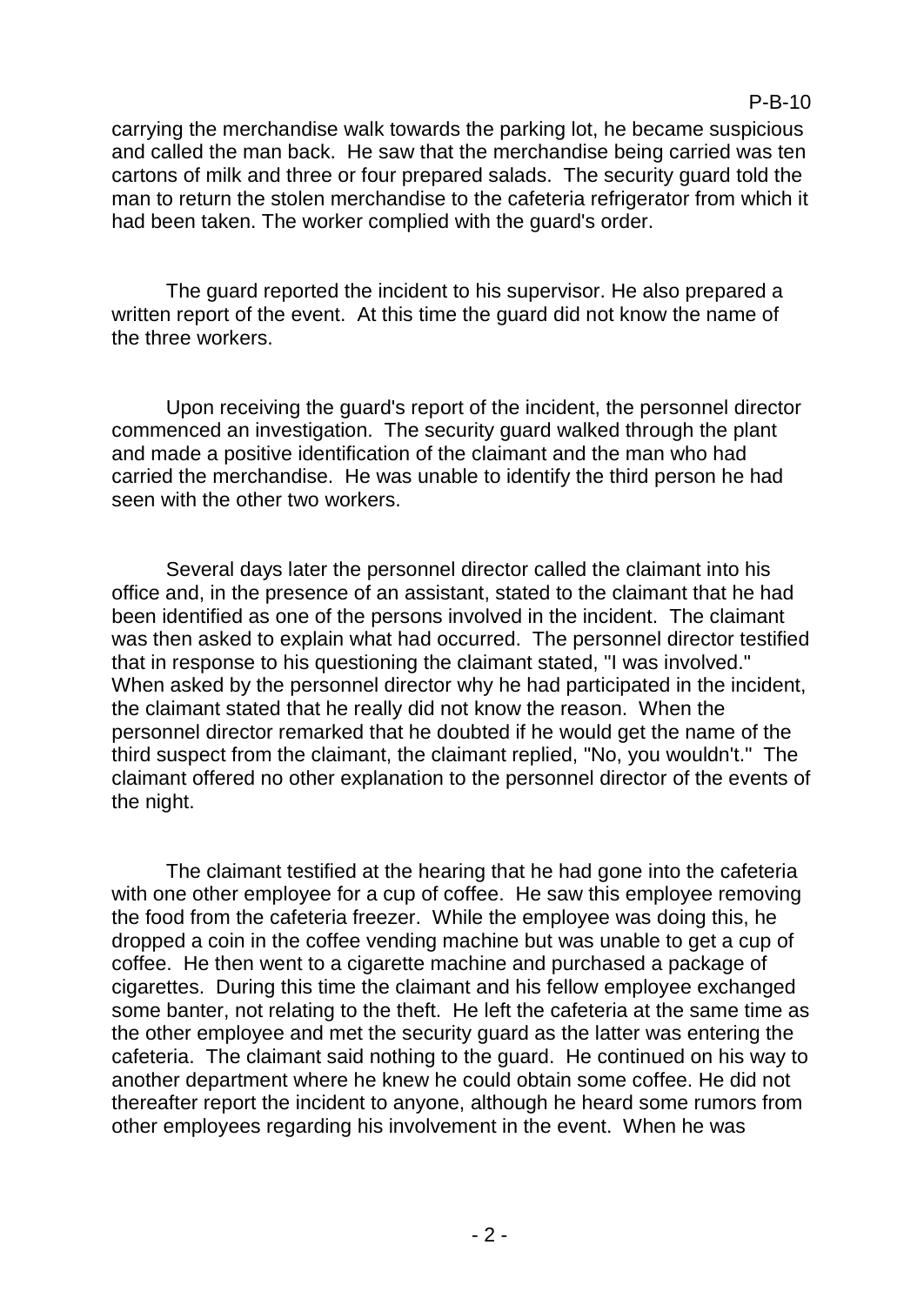interrogated by the personnel director, he did not reveal the identity of the third man who was allegedly involved because there was no third man. He did not offer an explanation as to details of the incident and did not deny his participation in the theft because he felt that the personnel director had already concluded that the claimant was guilty of the offense. The claimant stated at the hearing:

". . . I was present there with him [fellow worker]. I will stipulate to that, yes, indeed, and a theft did take place, and I witnessed it, but I will say that I had no part in the planning or the actual physical machinations of the theft."

The personnel director testified that, if the claimant had denied his guilt or participation in the theft when he was called into the office to discuss the matter, he probably would not have been discharged if his explanation had been satisfactory.

## REASONS FOR DECISION

Section 1256 of the California Unemployment Insurance Code provides that an individual is disqualified for benefits, and sections 1030 and 1032 of the code provide that the employer's reserve account may be relieved of benefit charges if the claimant has been discharged for misconduct connected with his most recent work.

The California District Court of Appeals in Maywood Glass Company v. Stewart (1959), 170 Cal. App. 2d 719, 339 Pac. 2d 947, held that the term "misconduct," as it appears in section 1256, is limited to conduct which shows wilful or wanton disregard of the employer's interest, such as (1) deliberate violations of or deliberate disregard of the standards of behavior which the employer has a right to expect of his employee; or (2) carelessness or negligence of such degree or recurrence as to show wrongful intent or evil design.

On the other hand, mere inefficiency, unsatisfactory conduct, poor performance because of inability or incapacity, isolated instances of ordinary negligence or inadvertence, or good faith errors in judgment or discretion are not "misconduct."

## P-B-10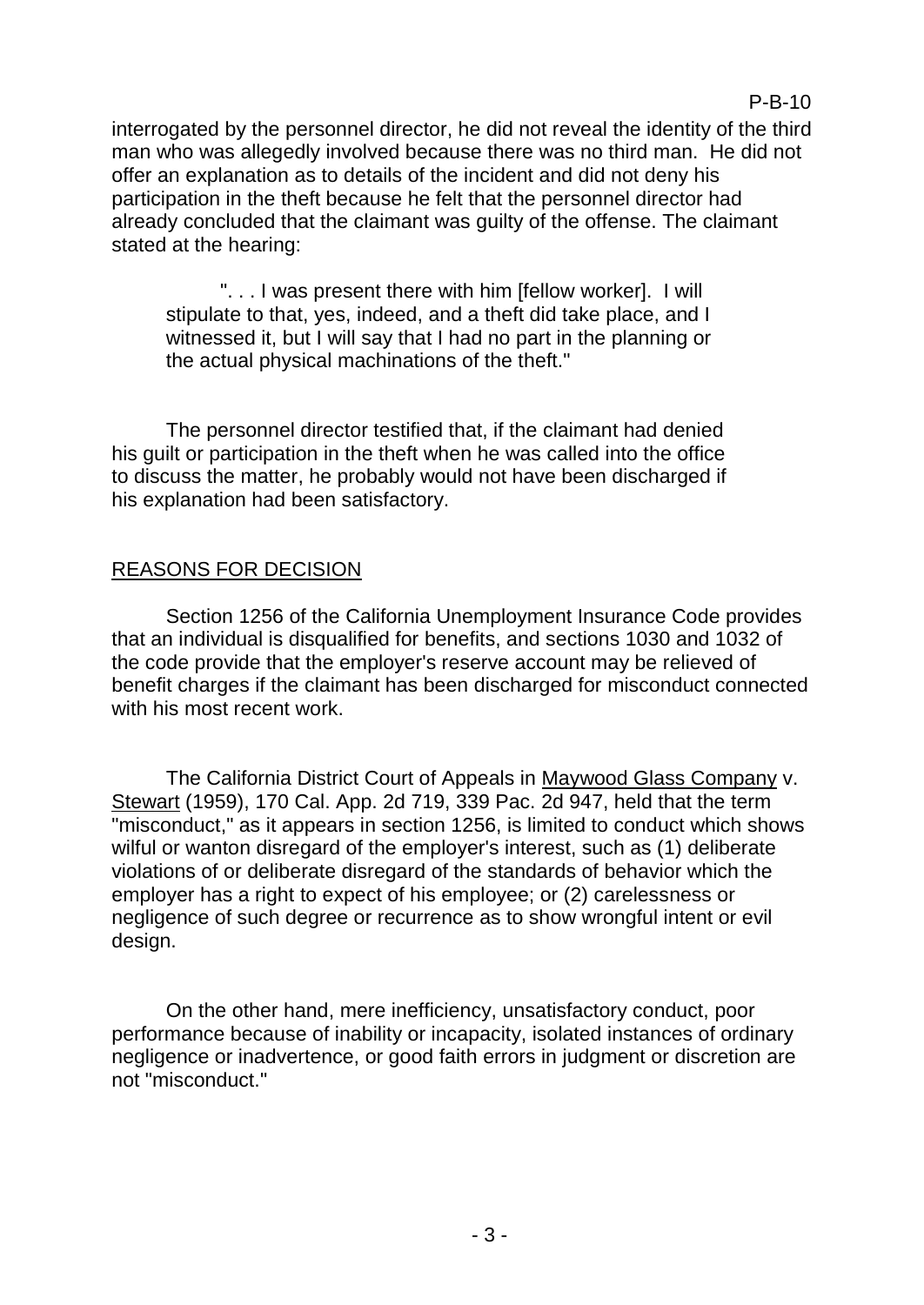The District Court further held that the employer has the burden of establishing misconduct.

In the instant case the referee who heard the evidence made no specific finding that the claimant was guilty of "conspiring" to remove the food, or that he was guilty of the theft itself. He based his decision upon the claimant's breach of duty to the employer in not informing the guard of the theft and his failure to disassociate himself from the illegal act when given an opportunity to do so by the employer.

It has been well established that, in reviewing appeals from decisions of referees, this board follows the spirit of the juridical principle that the findings of the trier of fact who heard the evidence and observed the witnesses in the tribunal below will be disturbed only if arbitrary or against the weight of the evidence (Benefit Decision No. 6721). In the instant case the referee's findings are not against the weight of the evidence and therefore we are not permitted to substitute our findings for those of the referee. We find that there is insufficient evidence to sustain a finding that the claimant did conspire or did participate in the theft. Thus, the determinative point in this case is whether the claimant had a duty to inform his employer of the dishonest act committed by the fellow employee and the duty to disassociate himself from the illegal act when given an opportunity to do so. If misconduct is to be found, it must stem from a breach of duty owed to the employer.

There is no dispute in the record that the claimant was present at the time the fellow employee removed the food from the freezer. He made no attempt to dissuade his companion from converting the employer's property, nor did he report the incident to the guard or to any of his superiors. Although given an opportunity to explain the events of the night to the personnel director of the employer, he did not avail himself of the chance to disassociate himself from the theft. When asked if he would be willing to reveal the name of the third party allegedly involved, he indicated that he would not be willing to identify the suspect.

The California District Court of Appeals and the Supreme Court of the United States has commented on the matter of an employee's loyalty to his employer: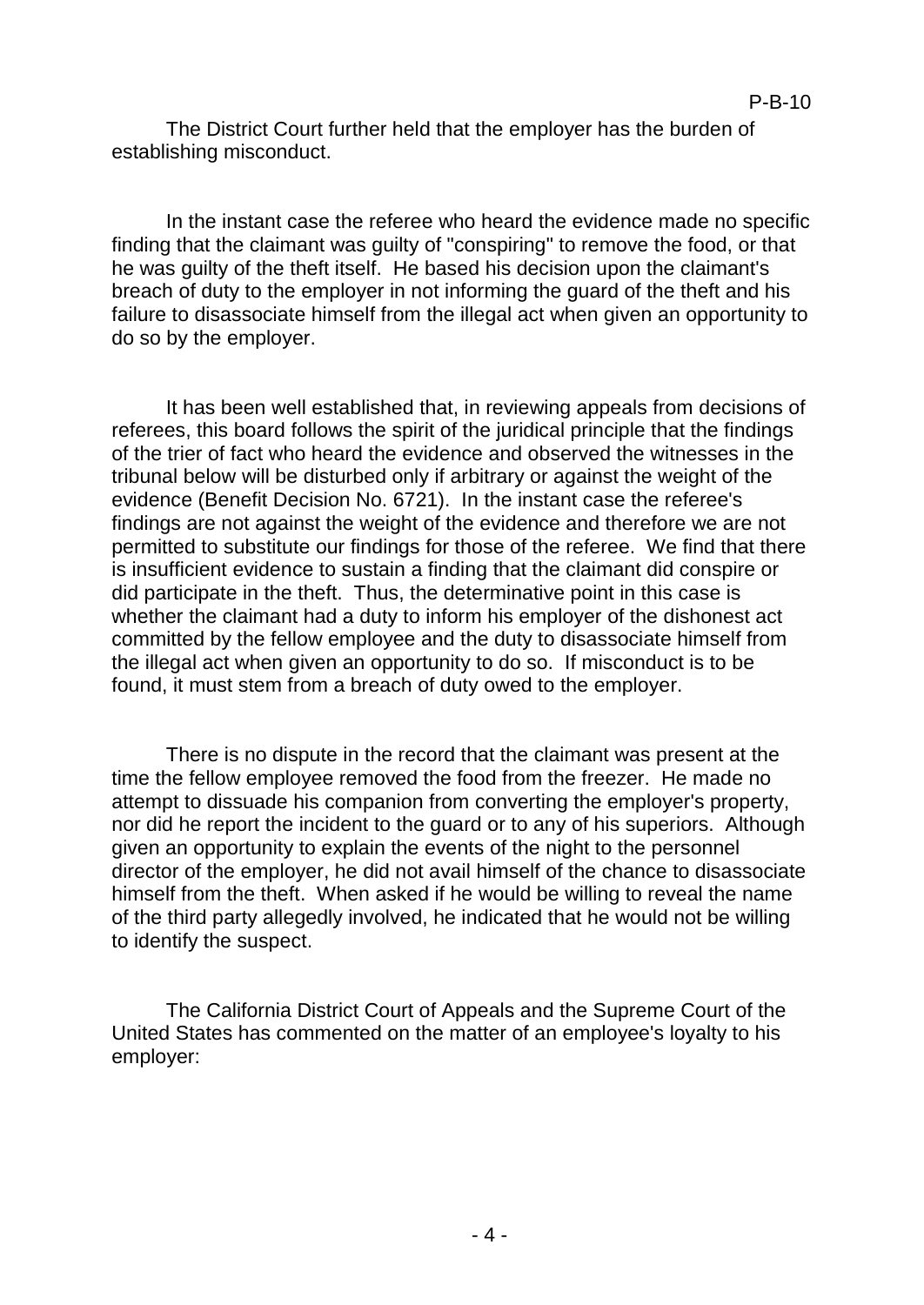"One of the foundation stones of private business is that the employee must be loyal to his employer. Loyalty is implicit in the contract of hiring. No private business can long succeed without the conscientious, undivided support of its employees. . . ."

(Garner v. Board of Public Works (1950), 98 Cal. App. 2d 493, 498, 220 Pac. 2d 958, affirmed 341 U.S. 716, 71 S. Ct. 909 (1951))

The Supreme Court of the United States has also declared that "There is no more elemental cause for discharge of an employee than disloyalty to his employer." (National Labor Relations Board v. International Brotherhood of Electrical Workers (1953), 346 U.S. 464, 472, 74 S. Ct. 172)

Was the conduct of the claimant herein that of a loyal employee? We think not. Considering the factors surrounding the events of July 12, especially that the claimant both entered and left the cafeteria with the man who removed the foodstuffs, the claimant's failure to notify the guard of the theft, the claimant's failure to offer a full explanation of the incident when given an opportunity to do so, and stating he would not reveal the identity of the third suspect, if there was one, we find that the claimant's attitude manifested a lack of good faith and fair dealing due to his employer.

The claimant has not shown or even asserted that his failure to speak, when there was an obvious duty to speak, was merely an instance of poor judgment of discretion. Rather, the claimant's behavior appears to have been the studied and calculated choice of a person who deliberately resolved to disregard the standards of behavior which the employer had the right to expect of an employee. We conclude that the claimant's discharge was for misconduct.